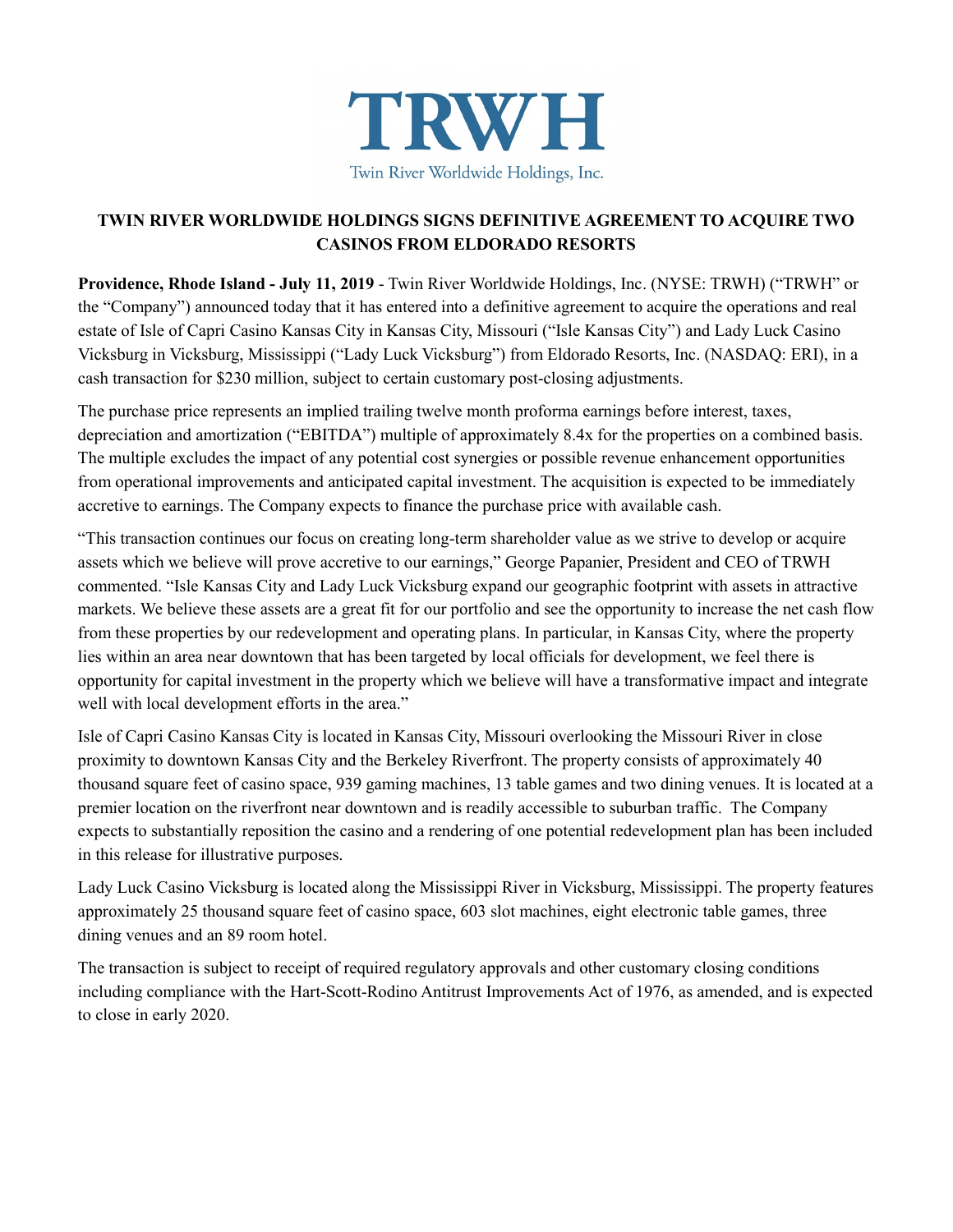**Potential Redevelopment Rendering**



**Note:** Image of potential redevelopment concept included for illustrative purposes only. Any actual redevelopment plan will be subject to approval of various regulatory authorities including Port KC. The rendering shown above depicts a lightweight structural and cladding system anchored to the ground and encompassing the entire existing riverboat.<sup>1</sup>

For additional illustrative renderings with potential redevelopment images please visit www.twinriverwwholdings.com/kansascityrenovations/

### **Forward-Looking Statements**

This communication contains "forward-looking" statements as that term is defined in Section 27A of the Securities Act of 1933, as amended, Section 21E of the Securities Exchange Act of 1934, as amended. All statements, other than historical facts, including future financial and operating results and the Company's plans, objectives, expectations and intentions, legal, economic and regulatory conditions, the expected timing and the ability of the parties to consummate the Proposed Transaction considering the various closing conditions are forward-looking statements. Forward-looking statements are sometimes identified by words like "may," "will," "should," "potential," "intend," "expect," "endeavor," "seek," "anticipate," "estimate," "overestimate," "underestimate," "believe," "could," "project," "predict," "continue," "target" or other similar words or expressions. Forwardlooking statements are based upon current plans, estimates and expectations that are subject to risks, uncertainties and assumptions. Should one or more of these risks or uncertainties materialize, or should underlying assumptions prove incorrect, actual results may vary materially from those indicated or anticipated by such forward-looking statements. The inclusion of such statements should not be regarded as a representation that such plans, estimates or expectations will be achieved. Important factors that could cause actual results to differ materially from such plans, estimates or expectations include, among others, (1) that one or more closing conditions to the proposed transaction, including certain regulatory approvals, may not be satisfied or waived, on a timely basis or otherwise, including that a governmental entity may prohibit, delay or refuse to grant approval for the consummation of the proposed